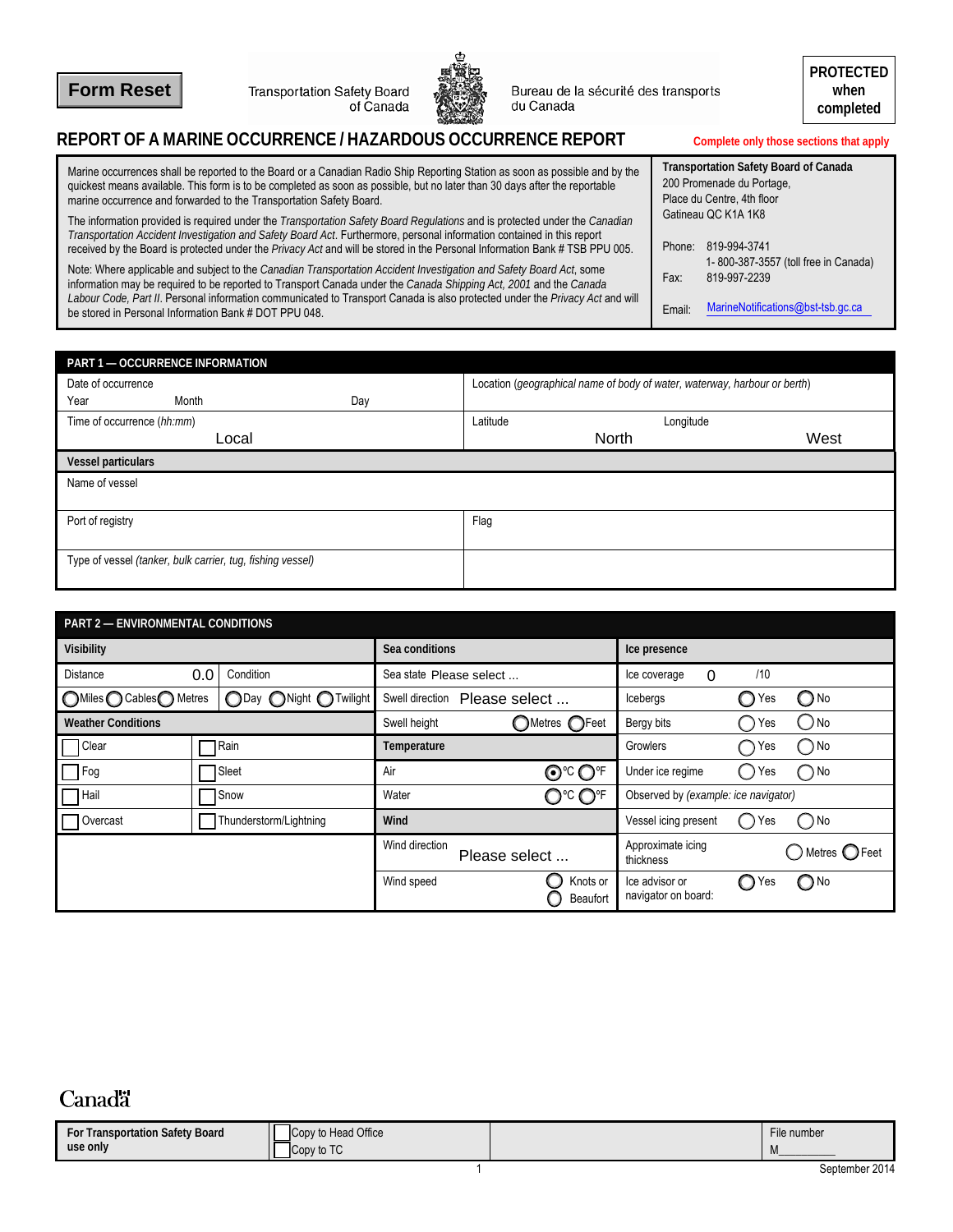| PART 3 - TYPE OF MARINE OCCURRENCE (select all that apply)                                                                                                                                                                                                          |  |  |  |  |  |  |  |
|---------------------------------------------------------------------------------------------------------------------------------------------------------------------------------------------------------------------------------------------------------------------|--|--|--|--|--|--|--|
| A person is killed or sustains a serious injury as a result of                                                                                                                                                                                                      |  |  |  |  |  |  |  |
| boarding, being on board<br>falling overboard from the ship                                                                                                                                                                                                         |  |  |  |  |  |  |  |
| coming into direct contact with any part of the ship or its contents;                                                                                                                                                                                               |  |  |  |  |  |  |  |
| a person falls overboard (not resulting in death or serious injury)                                                                                                                                                                                                 |  |  |  |  |  |  |  |
| a crew member whose duties are directly related to the safe operation of the ship is unable to perform their duties as a result of a physical incapacitation which poses a threat to<br>the safety of persons, property or the environment                          |  |  |  |  |  |  |  |
| The ship                                                                                                                                                                                                                                                            |  |  |  |  |  |  |  |
| sinks<br>founders<br>capsizes                                                                                                                                                                                                                                       |  |  |  |  |  |  |  |
| is involved in a collision<br>is involved in a risk of collision                                                                                                                                                                                                    |  |  |  |  |  |  |  |
| sustains a fire<br>or an explosion                                                                                                                                                                                                                                  |  |  |  |  |  |  |  |
| goes aground                                                                                                                                                                                                                                                        |  |  |  |  |  |  |  |
| makes unforeseen contact with bottom without going aground                                                                                                                                                                                                          |  |  |  |  |  |  |  |
| sustains damage that affects its seaworthiness or renders it unfit for its purpose                                                                                                                                                                                  |  |  |  |  |  |  |  |
| is anchored, grounded or beached to avoid an occurrence,                                                                                                                                                                                                            |  |  |  |  |  |  |  |
| $\Box$ is abandoned<br>$\Box$ is missing                                                                                                                                                                                                                            |  |  |  |  |  |  |  |
| fouls a utility cable or pipe, or an underwater pipeline                                                                                                                                                                                                            |  |  |  |  |  |  |  |
| sustains a total failure of                                                                                                                                                                                                                                         |  |  |  |  |  |  |  |
| the navigation equipment if the failure poses a threat to the safety of any person, property or the environment,                                                                                                                                                    |  |  |  |  |  |  |  |
| the main or auxiliary machinery, or                                                                                                                                                                                                                                 |  |  |  |  |  |  |  |
| the propulsion, steering, or deck machinery if the failure poses a threat to the safety of any person, property or the environment;                                                                                                                                 |  |  |  |  |  |  |  |
| all or part of the ship's cargo shifts or falls overboard; or                                                                                                                                                                                                       |  |  |  |  |  |  |  |
| □ there is an accidental release on board or from the ship consisting of a quantity of dangerous goods or an emission of radiation that is greater than the quantity or emission<br>levels specified in Part 8 of the Transportation of Dangerous Goods Regulations |  |  |  |  |  |  |  |

| <b>PART 4 - VESSEL PARTICULARS - continued</b>                                      |                                                                                             |  |  |  |  |
|-------------------------------------------------------------------------------------|---------------------------------------------------------------------------------------------|--|--|--|--|
| <b>IMO</b> number                                                                   | Official or registered number                                                               |  |  |  |  |
| Gross tonnage                                                                       | Canadian fishing vessel licence number (VRN)                                                |  |  |  |  |
| Call sign                                                                           | AIS/MMSI number                                                                             |  |  |  |  |
| $\bigcirc$ Registered<br>$\mathcal I$ Metres<br>Length<br>$\mathcal I$ Feet<br>JLOA | $\Box$ Extreme<br>$\bigcirc$ Metres<br><b>Breadth</b><br>$\bm{\mathcal{Y}}$ Moulded<br>Feet |  |  |  |  |
| Please select<br>Hull material:                                                     | Propulsion type Please select                                                               |  |  |  |  |
| Classification society Please select                                                | Former name(s)                                                                              |  |  |  |  |
| Name and address of owner, manager or authorized representative                     |                                                                                             |  |  |  |  |
| Company name                                                                        | Contact type (agent, owner, manager)                                                        |  |  |  |  |
| Name contact person/DPA                                                             |                                                                                             |  |  |  |  |
| Address                                                                             |                                                                                             |  |  |  |  |
| Telephone                                                                           |                                                                                             |  |  |  |  |
| Email                                                                               |                                                                                             |  |  |  |  |

| PART 5 - DAMAGE                                    |                                           |       |       |                                                                                        |                                            |
|----------------------------------------------------|-------------------------------------------|-------|-------|----------------------------------------------------------------------------------------|--------------------------------------------|
| Vessel damage                                      | Damage to other vessel(s)/other object(s) |       |       |                                                                                        |                                            |
| <b>O</b> Total loss<br><b>OPartial Loss</b>        |                                           |       |       | Object description (e.g. berth, buoys, other vessels, shore<br>installations, bridge): |                                            |
| Brief description of location and extend of damage | None<br>apparent                          | Minor | Major | lce<br>related                                                                         |                                            |
|                                                    |                                           |       |       |                                                                                        | Description of damage and level of damage: |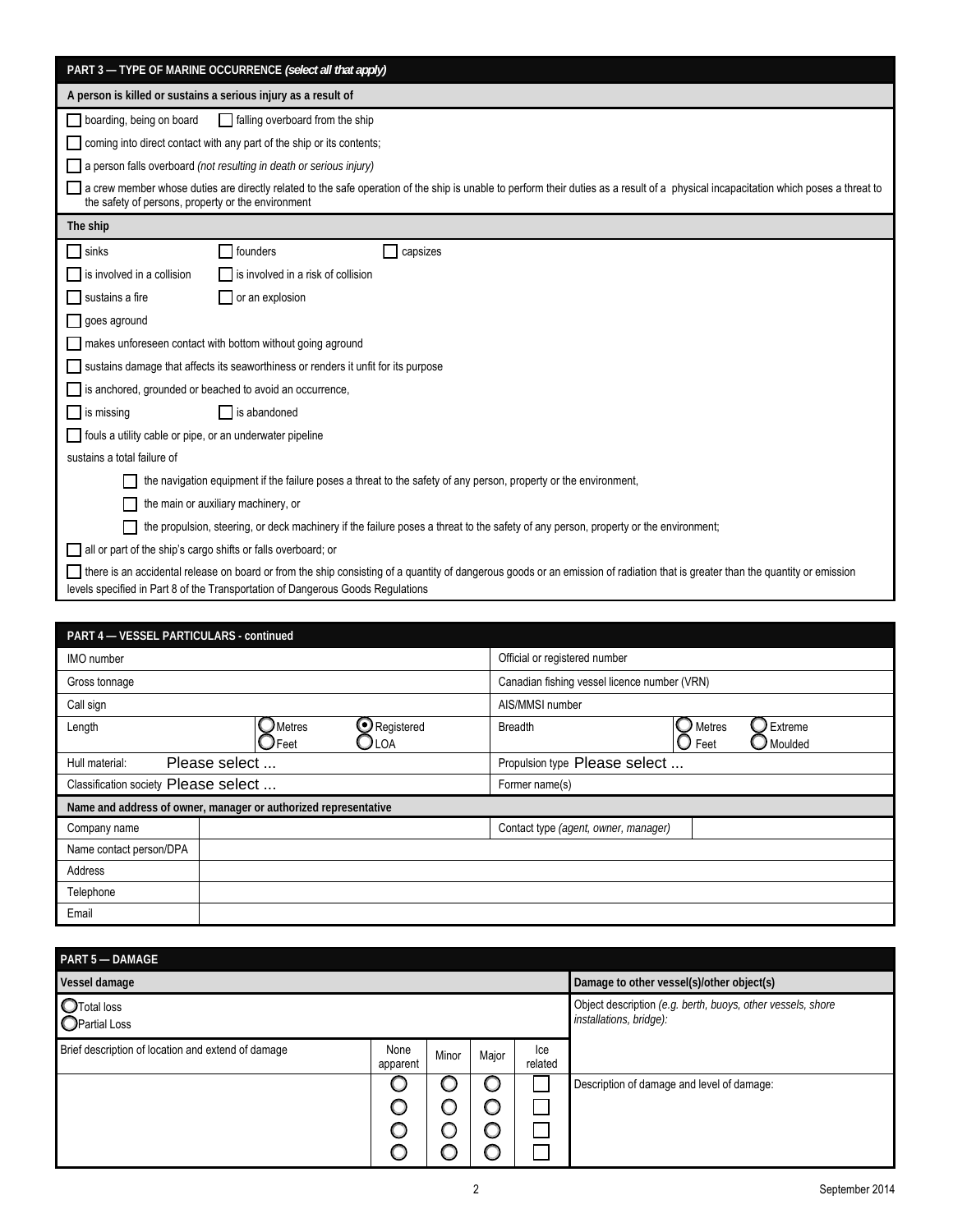| <b>PART 6-OCCURRENCE VOYAGE</b>                                                                          |                |                                                                                                    |                                                                                                     |                                                        |              |                                      |  |
|----------------------------------------------------------------------------------------------------------|----------------|----------------------------------------------------------------------------------------------------|-----------------------------------------------------------------------------------------------------|--------------------------------------------------------|--------------|--------------------------------------|--|
| Last sailed from (examples: a port name, fishing grounds, offshore production or other vessel at<br>sea) |                |                                                                                                    | Destination (examples: a port name, fishing grounds, offshore production or<br>other vessel at sea) |                                                        |              |                                      |  |
| Date of departure Year<br>Time                                                                           | Month<br>Local | Day                                                                                                | Draught (at time of the occurrence)<br>Forward                                                      | Aft                                                    |              | <b>O</b> Metres<br>$\mathbf{O}$ Feet |  |
| Description of cargo/ballast                                                                             |                |                                                                                                    |                                                                                                     |                                                        | Total weight | Unit<br>(tonnes, litres, etc.)       |  |
|                                                                                                          |                |                                                                                                    |                                                                                                     |                                                        |              | Please select                        |  |
|                                                                                                          |                |                                                                                                    |                                                                                                     |                                                        |              | Please select                        |  |
|                                                                                                          |                |                                                                                                    |                                                                                                     |                                                        |              | Please select                        |  |
|                                                                                                          |                | Nature of operation at time of occurrence $(e.q., fishing, carriage of goods, excursion, etc.):$   |                                                                                                     |                                                        |              |                                      |  |
| Speed at time of occurrence:                                                                             |                |                                                                                                    | Course at time of occurrence:                                                                       |                                                        |              |                                      |  |
| SART, EPIRB, etc.)                                                                                       |                | List of life saving appliances and/or safety equipment used (life rafts, firefighting gear, pumps, | Description of search and rescue services rendered/received:                                        |                                                        |              |                                      |  |
| <b>Fishing Vessels Only</b>                                                                              |                |                                                                                                    |                                                                                                     |                                                        |              |                                      |  |
| Fishery type engaged in at time of occurrence (salmon, crab) Please select                               |                |                                                                                                    | Check if equipped for multiple fisheries at the time of the occurrence                              |                                                        |              |                                      |  |
| Gear type in use at time of occurrence (traps, long line, seine) Please select                           |                |                                                                                                    |                                                                                                     | Check if the vessel is licenced for multiple fisheries |              |                                      |  |

| PART 7 - POLLUTANTS AND DANGEROUS GOODS |                      |          |              |          |                        |      |                |           |      |
|-----------------------------------------|----------------------|----------|--------------|----------|------------------------|------|----------------|-----------|------|
| Fuel/products on board                  |                      |          |              |          | Fuel/products released |      |                |           |      |
| Shipping name of                        | Quantity<br>Quantity |          | Release      |          | UN number              | From |                | Stowed on |      |
| commodity                               | on board             | released | Units        | on board | at sea                 |      | <b>Bunkers</b> | Cargo     | deck |
|                                         |                      |          | Please selec |          |                        |      |                |           |      |
|                                         |                      |          | Please selec |          |                        |      |                |           |      |
|                                         |                      |          | Please selec |          |                        |      |                |           |      |
|                                         |                      |          | Please selec |          |                        |      |                |           |      |
|                                         |                      |          | Please selec |          |                        |      |                |           |      |

| <b>PART 8 - SHIPBOARD EQUIPMENT</b>    |                                                                              |                              |            |                                        |                                   |     |  |  |  |
|----------------------------------------|------------------------------------------------------------------------------|------------------------------|------------|----------------------------------------|-----------------------------------|-----|--|--|--|
|                                        | Check "Y" if on board and "Z" if on and in use at the time of the occurrence |                              |            |                                        |                                   |     |  |  |  |
|                                        | Y Z                                                                          |                              | Y Z        | Y Z                                    |                                   | Y Z |  |  |  |
| Selec Radar 1 (ARPA)                   |                                                                              | <b>ECDIS</b>                 |            | Bridge navigational watch alarm system | VHF                               |     |  |  |  |
| $\text{Select}$ Radar 2 ( $\Box$ ARPA) |                                                                              |                              | <b>ECS</b> | (BNWAS)                                | MF/HF                             |     |  |  |  |
| Magnetic compass                       |                                                                              | <b>GPS</b>                   |            | Echo sounder                           | <b>INMARSAT-B or Fleet</b>        |     |  |  |  |
| Gyro compass                           |                                                                              | Integrated Bridge System     |            | Speed log                              | <b>INMARSAT-C</b>                 |     |  |  |  |
| Automatic pilot                        |                                                                              | Integrated Navigation System |            | <b>AIS</b>                             | <b>Dynamic Positioning System</b> |     |  |  |  |
| Other                                  |                                                                              | Specify                      |            | LRIT                                   |                                   |     |  |  |  |
| Voyage data recorder on board          |                                                                              | No<br><b>VDR</b><br>∩        | ◯SVDR      | Describe actions taken to save data:   |                                   |     |  |  |  |
| Make                                   |                                                                              | Model                        |            |                                        |                                   |     |  |  |  |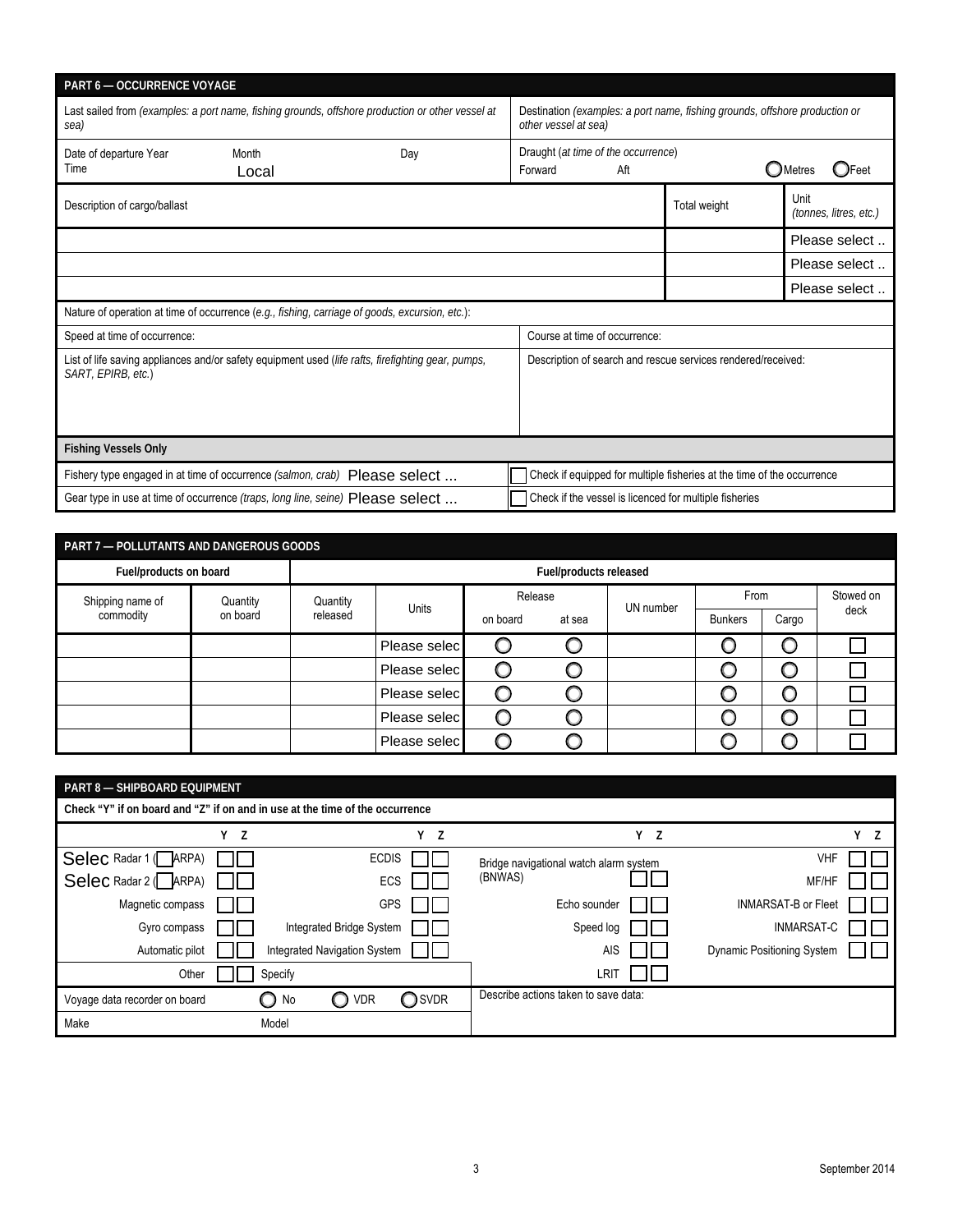|                                                             | PART 9 - INFORMATION REGARDING THE OCCURRENCE                                                                                                                                            |                |            |                                                                        |  |
|-------------------------------------------------------------|------------------------------------------------------------------------------------------------------------------------------------------------------------------------------------------|----------------|------------|------------------------------------------------------------------------|--|
|                                                             | <b>IMPORTANT ADVICE - Check one box</b>                                                                                                                                                  | $\bigcirc$ yes |            | authorization is given to communicate the following description to TC. |  |
|                                                             | The following description is privileged under section 30 of the Canadian Transportation<br>Accident Investigation and Safety Board Act and, as such, will not be communicated to         |                |            | authorization is refused to communicate the following description to   |  |
|                                                             | any person except as provided by that Act or as authorized in writing by the person who                                                                                                  | $\bigcirc$ no  |            | anyone outside the TSB.                                                |  |
| completed this description.                                 |                                                                                                                                                                                          |                |            |                                                                        |  |
|                                                             |                                                                                                                                                                                          | Last name:     |            |                                                                        |  |
|                                                             | Failure to check a box will be considered as withholding authorization to communicate                                                                                                    |                |            |                                                                        |  |
| the following description.                                  |                                                                                                                                                                                          | First name:    |            |                                                                        |  |
|                                                             |                                                                                                                                                                                          |                |            |                                                                        |  |
|                                                             | This information will be reviewed by the Transportation Safety Board to assist the Board in meeting its object to advance transportation safety. (If more space is required please add a |                |            |                                                                        |  |
| blank page.)                                                |                                                                                                                                                                                          |                |            |                                                                        |  |
|                                                             | Describe the events and circumstances leading to the marine occurrence.                                                                                                                  |                |            |                                                                        |  |
|                                                             |                                                                                                                                                                                          |                |            |                                                                        |  |
|                                                             |                                                                                                                                                                                          |                |            |                                                                        |  |
|                                                             |                                                                                                                                                                                          |                |            |                                                                        |  |
|                                                             |                                                                                                                                                                                          |                |            |                                                                        |  |
|                                                             |                                                                                                                                                                                          |                |            |                                                                        |  |
|                                                             |                                                                                                                                                                                          |                |            |                                                                        |  |
|                                                             |                                                                                                                                                                                          |                |            |                                                                        |  |
|                                                             |                                                                                                                                                                                          |                |            |                                                                        |  |
|                                                             |                                                                                                                                                                                          |                |            |                                                                        |  |
|                                                             |                                                                                                                                                                                          |                |            |                                                                        |  |
|                                                             |                                                                                                                                                                                          |                |            |                                                                        |  |
|                                                             |                                                                                                                                                                                          |                |            |                                                                        |  |
|                                                             |                                                                                                                                                                                          |                |            |                                                                        |  |
|                                                             |                                                                                                                                                                                          |                |            |                                                                        |  |
|                                                             |                                                                                                                                                                                          |                |            |                                                                        |  |
|                                                             |                                                                                                                                                                                          |                |            |                                                                        |  |
|                                                             |                                                                                                                                                                                          |                |            |                                                                        |  |
|                                                             |                                                                                                                                                                                          |                |            |                                                                        |  |
|                                                             |                                                                                                                                                                                          |                |            |                                                                        |  |
|                                                             |                                                                                                                                                                                          |                |            |                                                                        |  |
|                                                             | Describe corrective actions taken, if any, to reduce the risk of a similar occurrence happening in the future.                                                                           |                |            |                                                                        |  |
|                                                             |                                                                                                                                                                                          |                |            |                                                                        |  |
|                                                             |                                                                                                                                                                                          |                |            |                                                                        |  |
|                                                             |                                                                                                                                                                                          |                |            |                                                                        |  |
|                                                             |                                                                                                                                                                                          |                |            |                                                                        |  |
|                                                             |                                                                                                                                                                                          |                |            |                                                                        |  |
|                                                             |                                                                                                                                                                                          |                |            |                                                                        |  |
|                                                             |                                                                                                                                                                                          |                |            |                                                                        |  |
|                                                             |                                                                                                                                                                                          |                |            |                                                                        |  |
|                                                             |                                                                                                                                                                                          |                |            |                                                                        |  |
|                                                             |                                                                                                                                                                                          |                |            |                                                                        |  |
|                                                             |                                                                                                                                                                                          |                |            |                                                                        |  |
|                                                             |                                                                                                                                                                                          |                |            |                                                                        |  |
|                                                             | Provide a description of any action taken or planned to protect persons, property and the environment.                                                                                   |                |            |                                                                        |  |
|                                                             |                                                                                                                                                                                          |                |            |                                                                        |  |
|                                                             |                                                                                                                                                                                          |                |            |                                                                        |  |
|                                                             |                                                                                                                                                                                          |                |            |                                                                        |  |
|                                                             |                                                                                                                                                                                          |                |            |                                                                        |  |
|                                                             |                                                                                                                                                                                          |                |            |                                                                        |  |
|                                                             |                                                                                                                                                                                          |                |            |                                                                        |  |
|                                                             |                                                                                                                                                                                          |                |            |                                                                        |  |
|                                                             |                                                                                                                                                                                          |                |            |                                                                        |  |
|                                                             |                                                                                                                                                                                          |                |            |                                                                        |  |
|                                                             |                                                                                                                                                                                          |                |            |                                                                        |  |
|                                                             |                                                                                                                                                                                          |                |            |                                                                        |  |
| PART 10 - INFORMATION REGARDING PERSON COMPLETING THIS FORM |                                                                                                                                                                                          |                |            |                                                                        |  |
|                                                             | Check if same as name and address of owner, manager or authorized representative and complete date only.                                                                                 |                |            |                                                                        |  |
| Last name                                                   |                                                                                                                                                                                          |                | First name |                                                                        |  |
|                                                             |                                                                                                                                                                                          |                |            |                                                                        |  |
| Address                                                     |                                                                                                                                                                                          |                | Position   |                                                                        |  |

Telephone **Email** 

Date completed **Parameter Accord Parameter Control** Year Month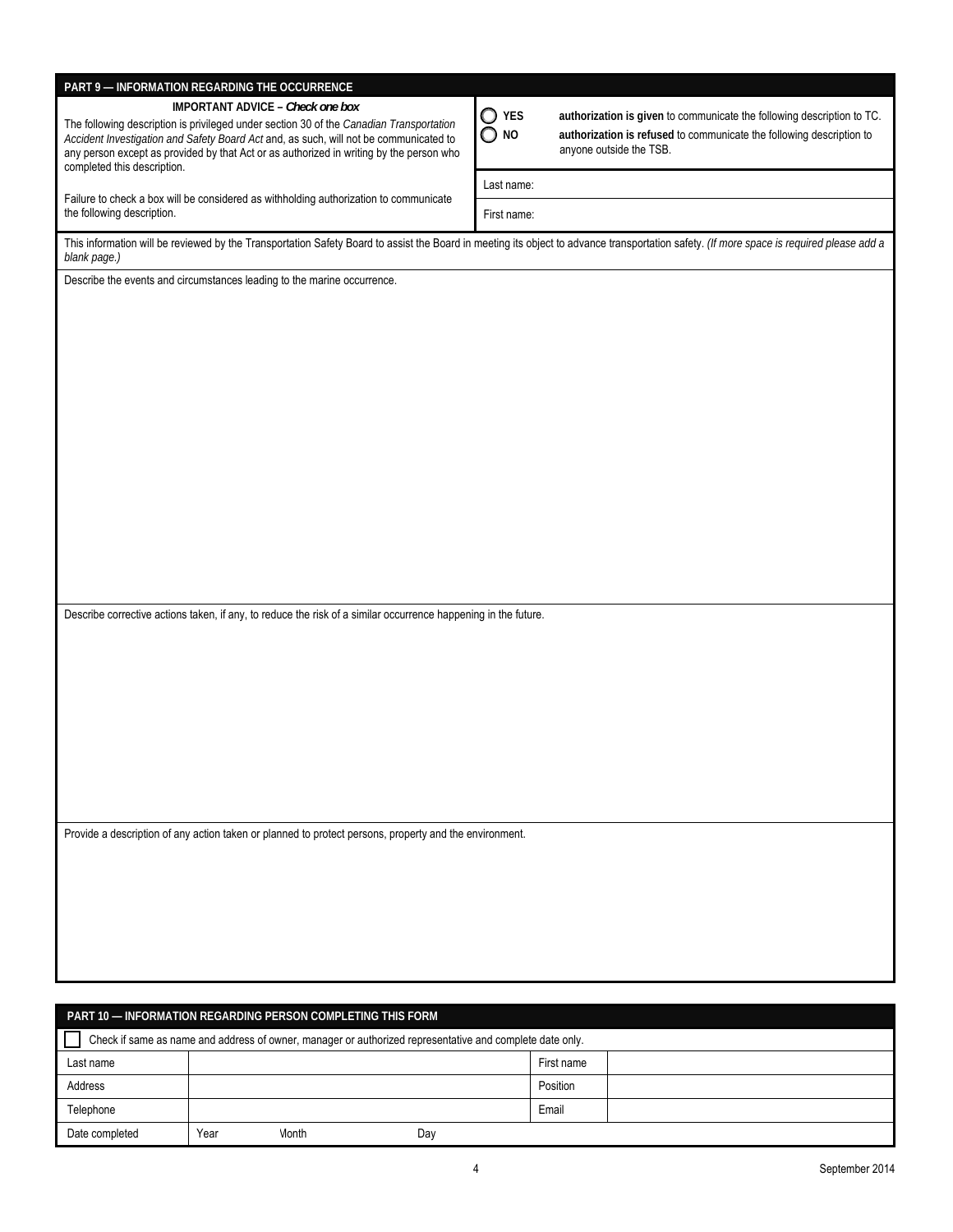| PART 11 - PERSONNEL / INDIVIDUALS |                                    |           |         |                |                                                                                 |       |  |  |
|-----------------------------------|------------------------------------|-----------|---------|----------------|---------------------------------------------------------------------------------|-------|--|--|
|                                   | Total number of people<br>on board | Evacuated | Missing | Minor injuries | Serious injuries (an injury that is likely to<br>require admission to hospital) | Death |  |  |
| Crew                              |                                    |           |         |                |                                                                                 |       |  |  |
| Passenger                         |                                    |           |         |                |                                                                                 |       |  |  |
| Guests                            |                                    |           |         |                |                                                                                 |       |  |  |
| Other                             |                                    |           |         |                |                                                                                 |       |  |  |
| Total                             |                                    |           |         |                |                                                                                 |       |  |  |

| PART 12 - LIST OF VICTIMS (in case of fatalities or injuries) If more space is required, use a separate sheet. |                             |                          |                              |                             |                |
|----------------------------------------------------------------------------------------------------------------|-----------------------------|--------------------------|------------------------------|-----------------------------|----------------|
| Casualty 1                                                                                                     |                             | Casualty 2               |                              |                             |                |
| Last name                                                                                                      | First name                  | Nationality              | Last name                    | Nationality<br>First name   |                |
|                                                                                                                |                             |                          |                              |                             |                |
| <b>DOB</b>                                                                                                     | Gender                      | Rank on board            | <b>DOB</b>                   | Gender                      | Rank on board  |
|                                                                                                                | Select                      |                          |                              | Select                      |                |
| On duty/watch                                                                                                  | Location on board           | Hospitalized             | On duty/watch                | Location on board           | Hospitalized   |
|                                                                                                                |                             | O <sub>No</sub><br>◯Yes  |                              |                             | OYes ONo       |
| Injury type (fracture, burn)                                                                                   | Mode of injury (fall, slip) | Body part(s)             | Injury type (fracture, burn) | Mode of injury (fall, slip) | Body part(s)   |
|                                                                                                                |                             |                          |                              |                             |                |
| Person in water                                                                                                | Time in water               | Lifejacket/PFD           | Person in water              | Time in water               | Lifejacket/PFD |
| $\mathbb{O}$ Yes<br>$\bigcirc$ No                                                                              | minutes                     | O <sup>Yes</sup> O<br>No | OYes ONo                     | minutes                     | $OYes$ $O$ No  |
| Recovered                                                                                                      | Hypothermia                 |                          | Recovered                    | Hypothermia                 |                |
| 7No<br>$\mathbf{O}$ Yes                                                                                        |                             |                          | ( )No<br>()Yes               |                             |                |

| <b>PART 13 - WATCHKEEPING PERSONNEL</b>       |                               |                         |                          |                    |                                 |                         |
|-----------------------------------------------|-------------------------------|-------------------------|--------------------------|--------------------|---------------------------------|-------------------------|
| Personnel                                     | Master or person in<br>charge | Officer of the<br>watch | Engineer of the<br>watch | Pilot on board     | Pilot with conduct of<br>vessel | Other pilot on<br>board |
| Last name                                     |                               |                         |                          | Last name          |                                 |                         |
| First name                                    |                               |                         |                          | First name         |                                 |                         |
| CDN number<br>(Canadian citizens only)        |                               |                         |                          | License number     |                                 |                         |
| Grade of certificate                          |                               |                         |                          | Grade of license   |                                 |                         |
| Country of issue                              |                               |                         |                          | Date of issue      |                                 |                         |
| Pilotage exemption                            | $OYes$ $ONo$                  | $O$ Yes $O$ No          |                          | Pilotage authority |                                 |                         |
| Duty schedule on the day<br>of the occurrence |                               |                         |                          |                    |                                 |                         |
| On duty                                       | $\bigcirc$ Yes $\bigcirc$ No  |                         |                          |                    |                                 |                         |